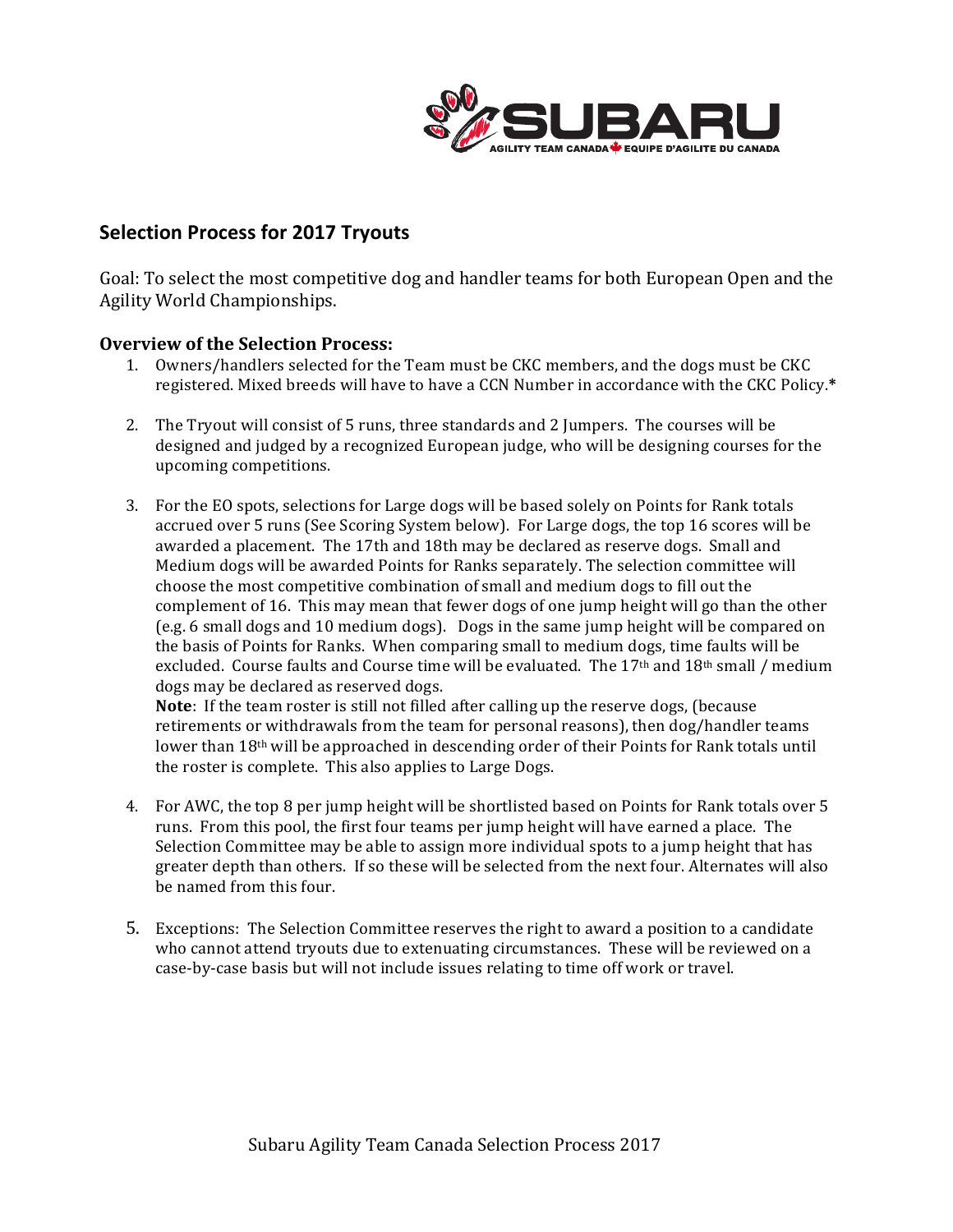## **Scoring System**

1. To ensure reliable scoring, the judge will employ the system they are most familiar with; i.e., one that follows FCI agility rules. The initial scoring will be time + faults. Faults as defined in the document "Agility Regulations of the Federation Cynologique Internationale" are described below.

Exceeding the SCT: 1 fault for each second over.

Faults on the course: All course faults are in units of five (5 faults)

- *Knockdowns* each time any part of any obstacle is knocked down.
- *Refusals* a dog that stops in front of an obstacle or a dog that stops on the course. A dog that runs out or runs by an obstacle, jumps between the tire and the frame or walks through the long jump. A dog that puts its head or paw in a tunnel and comes back out again.
- *Contact area* On the A-frame, dog walk and see-saw, the dog must touch the up as well as the down contact with at least one paw or part of its paw. Failure to do so: 5 faults each time it occurs.
- See Saw The dogs that jumps off the obstacle before passing the pivot point will be penalized with a refusal (5 faults). The see-saw must touch the ground before the dog alights from the obstacle, otherwise it will incur 5 faults.
- *Breakaway Tire* If the tire breaks away and the dog refuses then it is eliminated. If the tire breaks away when the dog goes through then it incurs 5 faults.
- **Refusals must be corrected**, failure to do so will result in elimination.
- The same applies to the weaving poles, where each mistake must be corrected.
- Other faults: knockdowns or missing a contact point: the dog will be penalized but the dog continues its run.

Eliminations: There is a list of eliminations in the regulations. The most common ones are reproduced below:

- Exceeding maximum course time (SCT X 1.75)
- Three refusals
- Taking obstacles out of sequence, forgetting to take an obstacle, taking an obstacle in the wrong direction.
- Replacing the dog at the start after it has crossed the start line (unless instructed by the judge.
- Starting the run before the judge's start signal.
- Handler disturbing equipment or going over or under obstacles.
- 2. To bias the selection for fast dogs, a Points for Rank scheme will be employed. Dogs will be rank ordered for each run based on their time plus faults score. Then the points will be assigned in descending order. (next page)